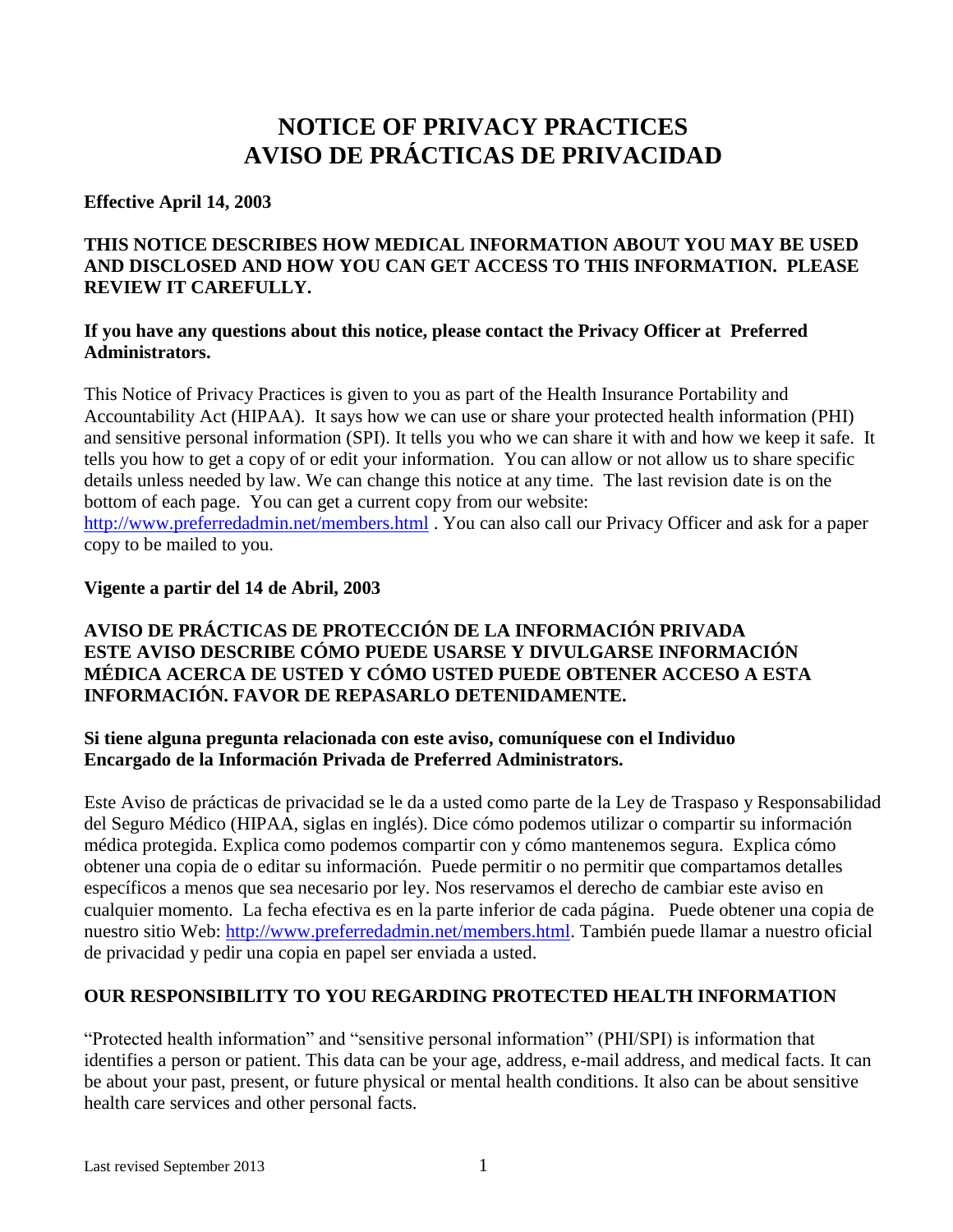By law, we, Preferred Administrators must:

- Make sure that your PHI/SPI is kept private.
- Give you this notice of our legal duties and privacy practices. It describes the use and disclosure of your PHI/SPI.
- Follow the terms of the notice in effect now.
- Tell you about any changes in the notice.
- Notify you that your health information (PHI/SPI) created or received by Preferred Administrators is subject to electronic disclosure.
- Give you an electronic copy of your record within 15 days after you ask in writing. We can also give this to you another way if you ask for it. There are some exceptions to this rule.
- With exceptions, not sell any PHI/SPI.
- Disclose any breach of unsecured PHI/SPI we think might an unauthorized person might have.
- Train employees about our privacy practices. Training is no later than 60 days after their first day and at least every two years after.

# **NUESTROS RESPONSABILIDAD ANTE USTED EN RELACIÓN CON LA INFORMACIÓN MÉDICA PROTEGIDA**

"Información médica protegida " y "Información confidencial" es individualmente información de salud identificable. Estos datos pueden incluir su edad, domicilio, dirección de correo electrónico y datos médicos. También puede referirse a sus condiciones de salud pasada, presente o futura, física o mental relacionados con servicios delicados de salud y otra información personal.

Preferred Administrators obligado por ley a:

- Asegúrese de que su información médica se mantiene como privado.
- Darle este aviso de nuestras obligaciones legales y prácticas de privacidad. Describe el uso y la divulgación de su información médica protegida.
- Seguir los términos del aviso en efecto ahora.
- Informarle sobre cualquier cambio en el aviso.
- Indica al usuario que su información médica ("Información médica protegida " y "Información confidencial") creada o recibida por Preferred Administrators está sujeta a divulgación electrónica.
- Con ciertas excepciones, Preferred Administrators le dará una copia electrónica de su registro dentro de los 15 días de su solicitud por escrito. También podemos dar esto a usted en otra forma, si usted lo solicita. Hay algunas excepciones a esta regla.
- Con ciertas excepciones Preferred Administrators es prohibido vender cualquier información médica protegida.
- Revelar cualquier incumplimiento de información médica protegida sin cifrar pensamos que podría tener una persona no autorizada.
- Entrenar a sus empleados acerca de nuestras prácticas de privacidad. La formación es más tardar 60 días después de su primer día y al menos cada dos años después.

# **HOW WE (PREFERRED ADMINISTRATORS) CAN USE OR DISCLOSE YOUR PROTECTED HEALTH INFORMATION WITHOUT YOUR AUTHORIZATION**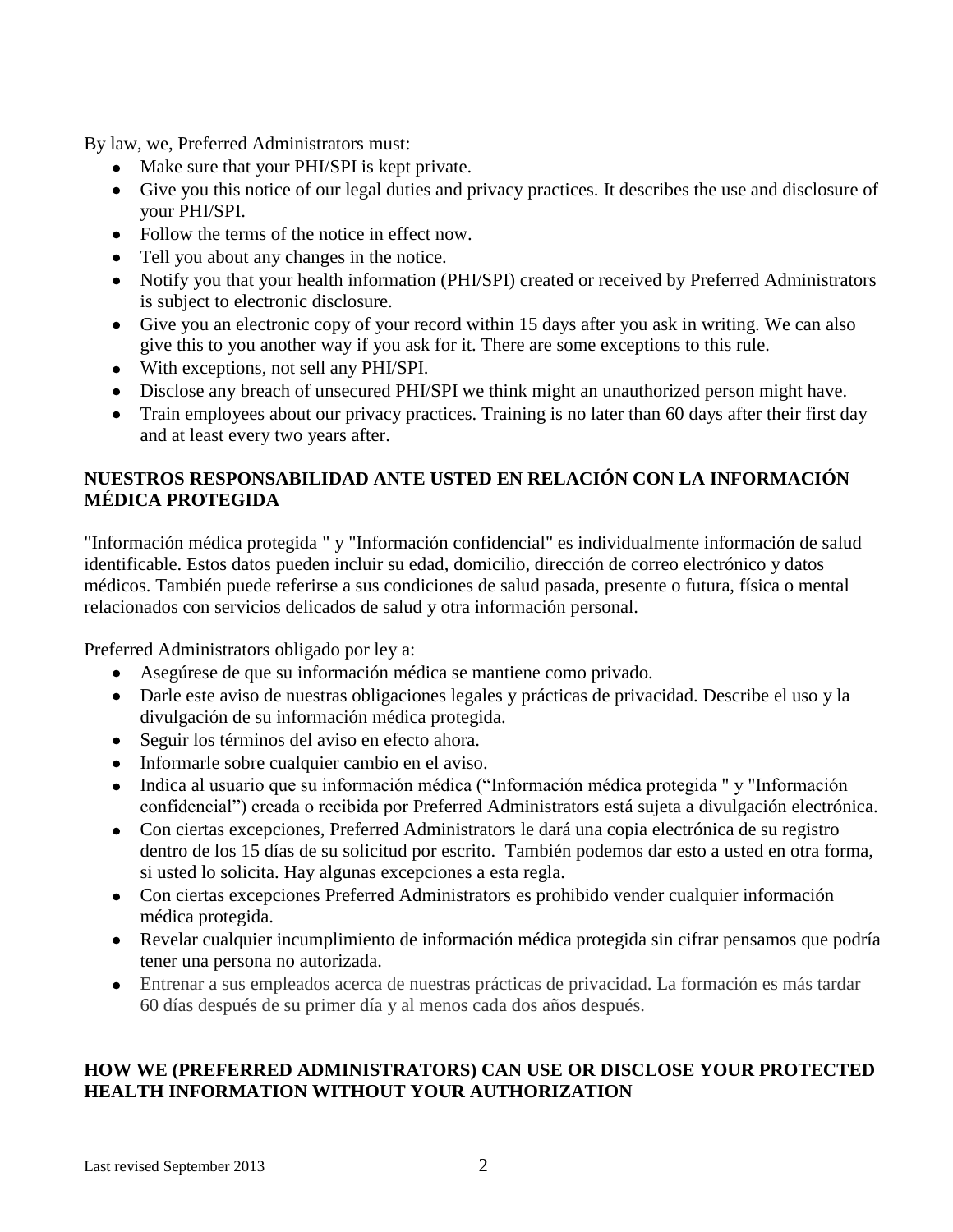Here are some examples of allowed uses and disclosures of your PHI/SPI. These are not the only ones.

# **CÓMO NOSOTROS (PREFERRED ADMINISTRATORS) PODEMOS USAR O DIVULGAR SU INFORMACIÓN MÉDICA PROTEGIDA SIN SU AUTHORIZATION**

Aquí hay algunos ejemplos de usos permitidos y divulgaciones de su información médica protegida. Estos no son los únicos.

### **Treatment**

We will use and share your PHI/SPI to provide, coordinate, or manage your health care and other services. We might share it with doctors or others who help with your care. In emergencies, we will use and share it to get you the care you need. We will only share what is needed.

### **Tratamiento**

Preferred Administrators será utilizara y divulgara su información médica protegida para proporcionar, coordinar o administrar su atención médica y otros servicios. Nosotros podríamos compartir con médicos o otros individuos que podrán ayudan con su cuidado. En situaciones de emergencia, utilizaremos y compartir para proporcionarle la atención que necesita. Sólo compartiremos lo necesario.

#### **Payment**

We can use and share your PHI/SPI to get paid for the health care services that you received.

### **Pago**

Podemos utilizar y compartir su información médica protegida para recibir el pago por los servicios de atención médica que recibió.

#### **Health Care Operations**

We can use or share your PHI/SPI in our daily activities. For example:

- To call you to remind you of your visit.
- To conduct or arrange other health care activities.
- To send you a new sletter.
- To send news about products or services that might benefit you.
- To give you information about treatment choices or other benefits.

# **Funciones de Cuidado de Salud**

Podemos utilizar o divulgar su información médica protegida en nuestras actividades diarias. Por ejemplo:

- Llamar a usted para recordarle de su visita.
- Realizar u organizar otras actividades de atención médica.
- Para enviar un boletín informativo.
- Para enviar noticias sobre productos o servicios que podrían beneficiarle.
- Para darle información sobre opciones de tratamiento u otros beneficios relacionados con la salud y servicios.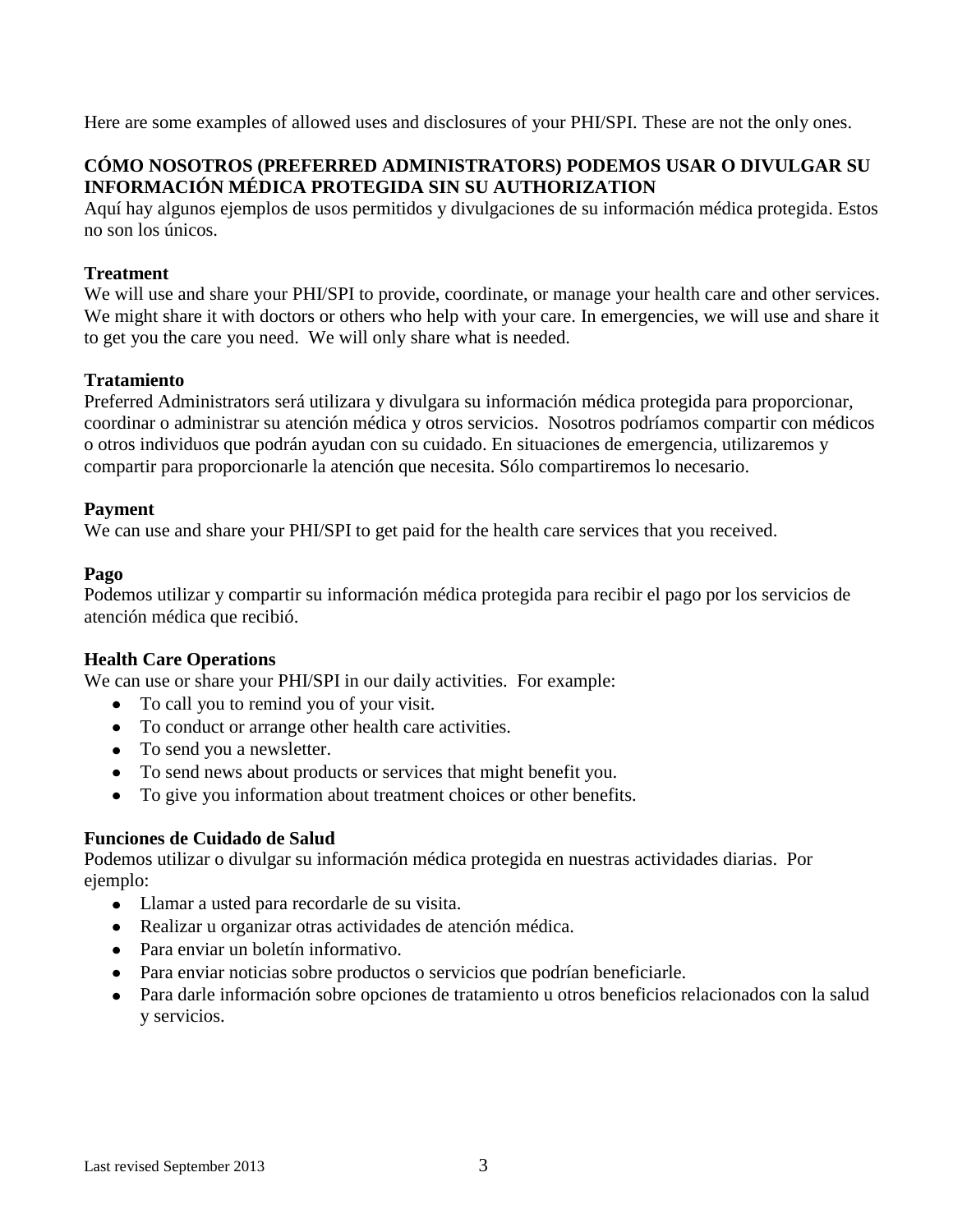#### **Business Associates**

We can share your PHI/SPI with our Business Associates. They must also protect it. They must follow HIPAA privacy and security rules, HITECH rules and Texas Privacy Laws. They can face fines and penalties. They have to report any breaches of unencrypted PHI/SPI.

#### **Asociados de Negocios**

Podemos compartir su información médica protegida con nuestros asociados de negocios. También deben protegerlo. Ellos deben obedecer HIPAA normas de privacidad y seguridad, reglas de HITECH (HITECH, siglas en inglés). y las leyes de privacidad de Texas. Pueden enfrentar a multas y sanciones. Tienen que reportar cualquier violación de información médica protegida sin cifrar.

### **REQUIRED BY LAW - By law, sometimes we must use or share your PHI/SPI.**

Here are some examples:

### **REQUISITOS DE LEY - Por ley, a veces debemos utilizar o compartir su información médica protegida.**

Aquí hay algunos ejemplos:

#### **Public Health Authorities**

- To prevent or control disease, injury, or disability.
- To report births and deaths.
- To report child abuse or neglect.
- To report problems with medicines or other products.
- To notify authorities if we believe a patient has been the victim of abuse, neglect, or domestic violence.

### **Autoridad de Salud Pública**

- Prevenir o controlar enfermedades, lesiones o discapacidades.
- Informar nacimientos o muertes.
- Informar abuso o negligencia de menores.
- Para reportar problemas con medicamentos u otros productos.
- Notificar a las autoridades si creemos que un paciente ha sido víctima de abuso, negligencia o violencia doméstica.

#### **Communicable Diseases**

We can share your PHI/SPI to tell a person they might have been exposed to a disease. We can tell a person they might be at risk for getting or spreading a disease or condition.

#### **Enfermedades Contagiosas**

Podemos compartir su información médica protegida para decirle a una persona que podría haber sido expuestas a una enfermedad. Podemos decir a una persona que podrían estar en riesgo de obtener o propagar una enfermedad o condición.

#### **Health Oversight Agencies & U.S. Food and Drug Administration**

We will share your PHI/SPI when health oversight agencies ask for it.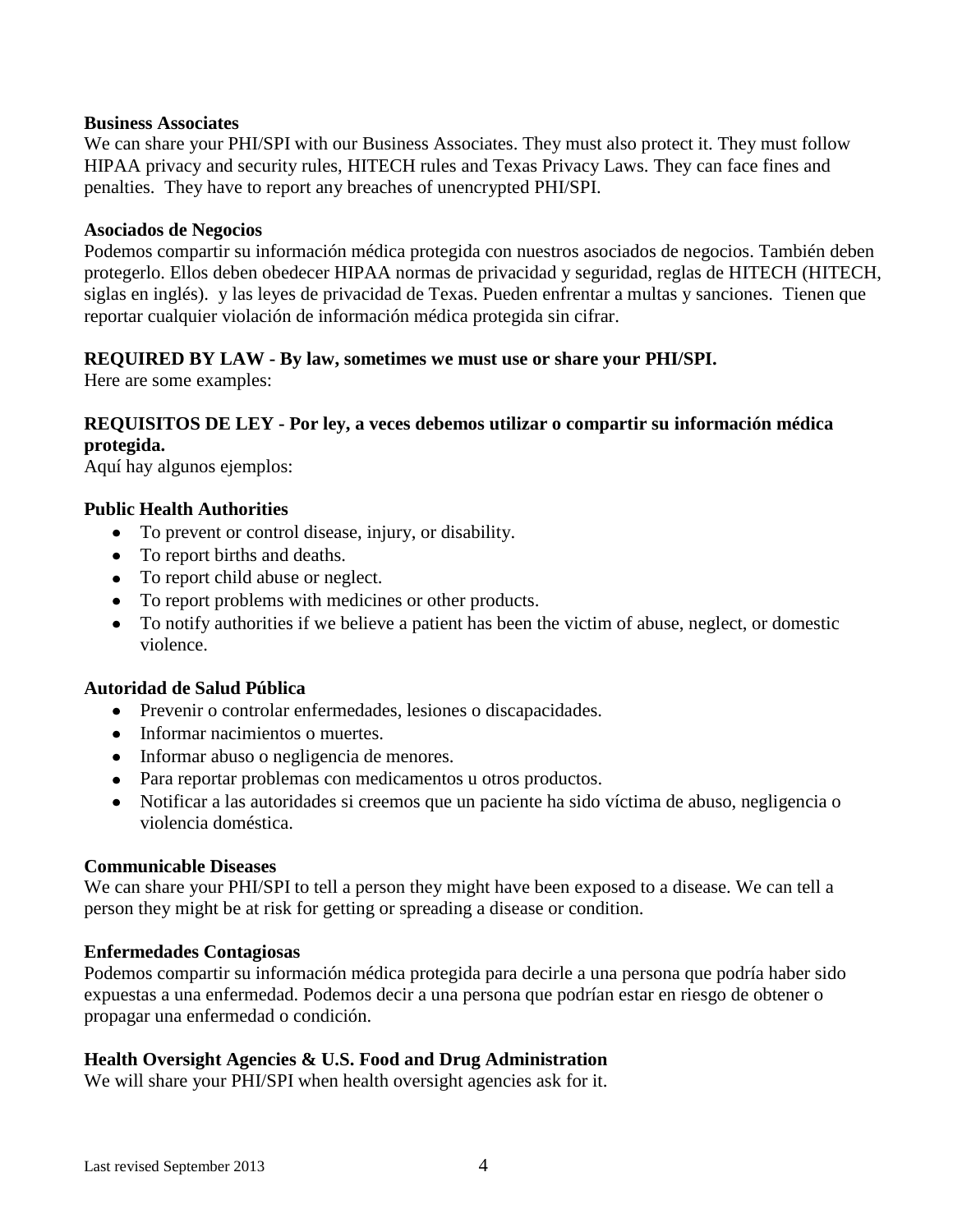### **Agencias de Supervisión Médica & Administración de Alimentos y Farmacéuticos**

Compartiremos su información médica protegida cuando las agencias de supervisión de salud soliciten.

#### **Legal Proceedings**

We will share your PHI/SPI for legal matters. We must receive a legal order or other lawful process.

#### **Procesos Legales**

Compartiremos su información médica protegida para asuntos legales. Debemos recibir una orden judicial o otro proceso legal.

#### **Law Enforcement, Criminal Activity, and National Security**

We will share your PHI/SPI if we believe it helps solve a crime. We will share it to stop or reduce a serious threat. We can also share it to help law enforcement officers find or arrest a person.

#### **Cumplimiento de la Ley, Actividad Criminal, y la Seguridad Nacional**

Compartiremos su información médica protegida si creemos que ayuda a resolver un crimen. Compartiremos para detener o reducir una amenaza seria. También podemos compartir para ayudar a los agentes del orden encontrar o detener a una persona.

#### **Coroners, Funeral Directors, and Organ Donations**

We share PHI/SPI with coroners, medical examiners, and funeral directors. We can also share it to help manage organ, eye, or tissue donations.

#### **Médicos Forenses, Directores de Funerarias y Donaciones de órganos**

Compartimos información médica protegida con médicos forenses, examinadores médicos y directores de funerarias. También podemos compartir para ayudar a coordinar donaciones de órganos, ojos o de tejido.

#### **Research**

If Preferred Administrators agrees to be part of an approved research study, we will make sure that your PHI/SPI is kept private.

#### **Investigaciones**

Si Preferred Administrators acepta ser parte de un estudio de investigación aprobado, nos aseguraremos de que su información médica protegida se mantenga privada.

#### **Military Activity**

We can share PHI/SPI of Armed Forces personnel with the government.

#### **Actividades Militares**

Podemos divulgar información médica protegida de personal de las fuerzas armadas al Gobierno.

#### **Workers' Compensation**

We will share your PHI/SPI to follow workers' compensation laws and similar programs.

#### **Compensación a Trabajadores**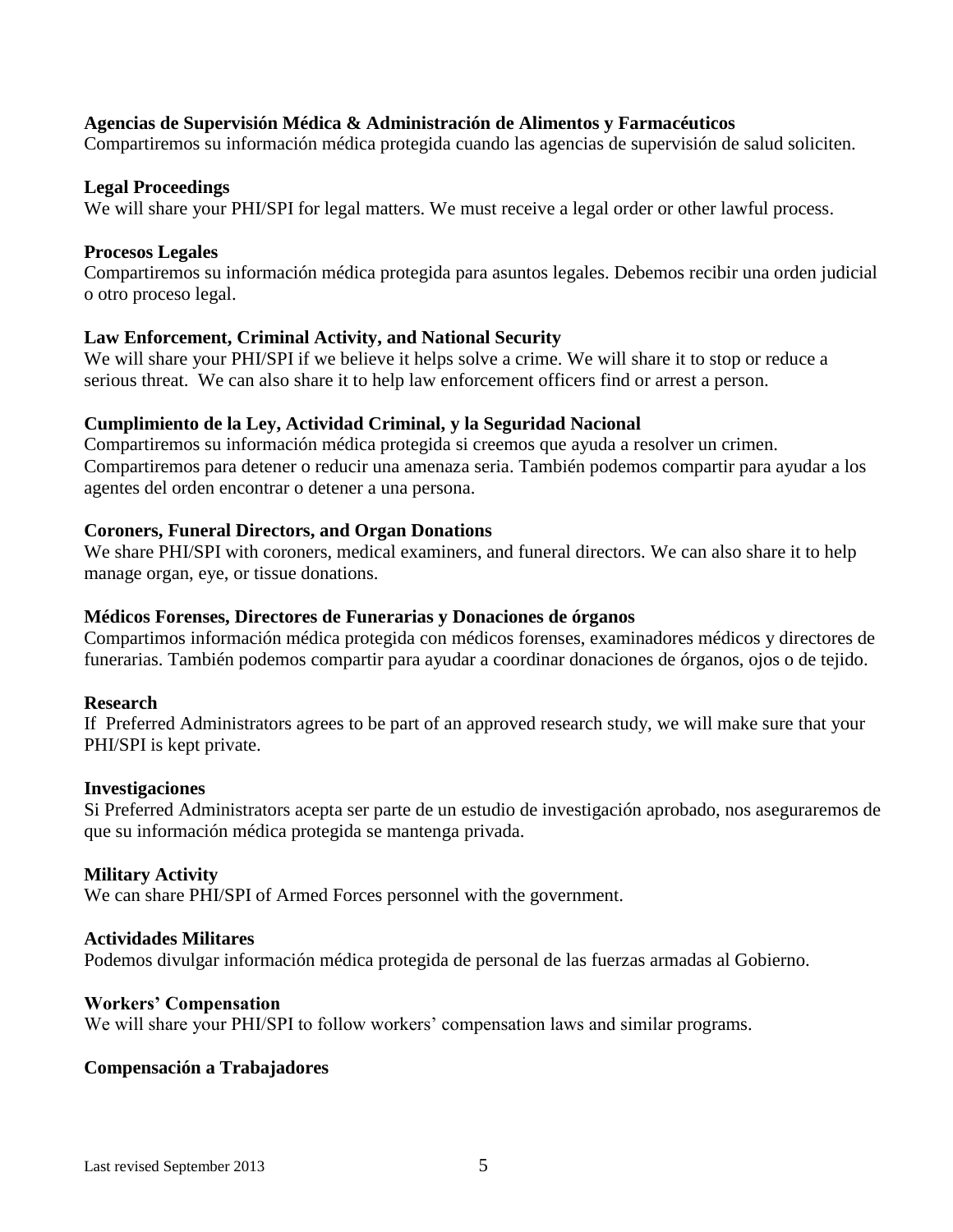Compartiremos su información médica protegida para seguir las leyes de compensación al trabajador y otros programas similares.

#### **Inmates**

We can use or share your PHI/SPI if you are a correctional facility inmate and we created or received your PHI/SPI while providing your care.

#### **Personas Encarceladas**

Podemos utilizar o divulgar su información médica protegida si usted es un interno de la institución correccional, y hemos creado o recibido su información médica protegida proporcionando a su cuidado.

#### **Disclosures by the Health Plan**

We will share your PHI/SPI to get proof that you are able to get health care. We will work with other health insurance plans and other government programs. If applicable, we may share your information with your plan sponsor.

#### **Divulgaciones del Plan Médico**

Compartiremos su información médica protegida para obtener una prueba de que usted es capaz de obtener atención médica. Vamos a trabajar con otros planes de seguros de salud y otros programas del gobierno Si es aplicable, nosotros podemos compartir su información protegida medica con su patrocinador de su plan médico.

#### **Parental Access**

We follow Texas laws about treating minors. We follow the law about giving their PHI/SPI to parents, guardians, or other person with legal responsibility for them.

#### **Acceso por parte de los padres**

Nosotros seguimos las leyes de Texas sobre el tratamiento de los menores. Seguimos la ley trata de dar su información médica protegida a los padres, tutores u otra persona que tenga la responsabilidad legal de ellos.

#### **For People Involved in Your Care or Payment for Your Care**

We will share your PHI/SPI with your family or other people you want to know about your care. You can tell us who is allowed or not allowed to know about your care. You must fill out a form that will be part of your medical record.

#### **Para los personas involucrados en su cuidado o el pago de su atención**

Compartiremos su información médica protegida con su familia u otras personas que usted quiere saber sobre su cuidado. Puede decirnos que es permitido o no permitido saber acerca de su cuidado. Usted debe llenar un formulario que será parte de su expediente médico.

#### **Restrictions on Marketing**

The HITECH Act does not let Preferred Administrators receive any money for marketing communications.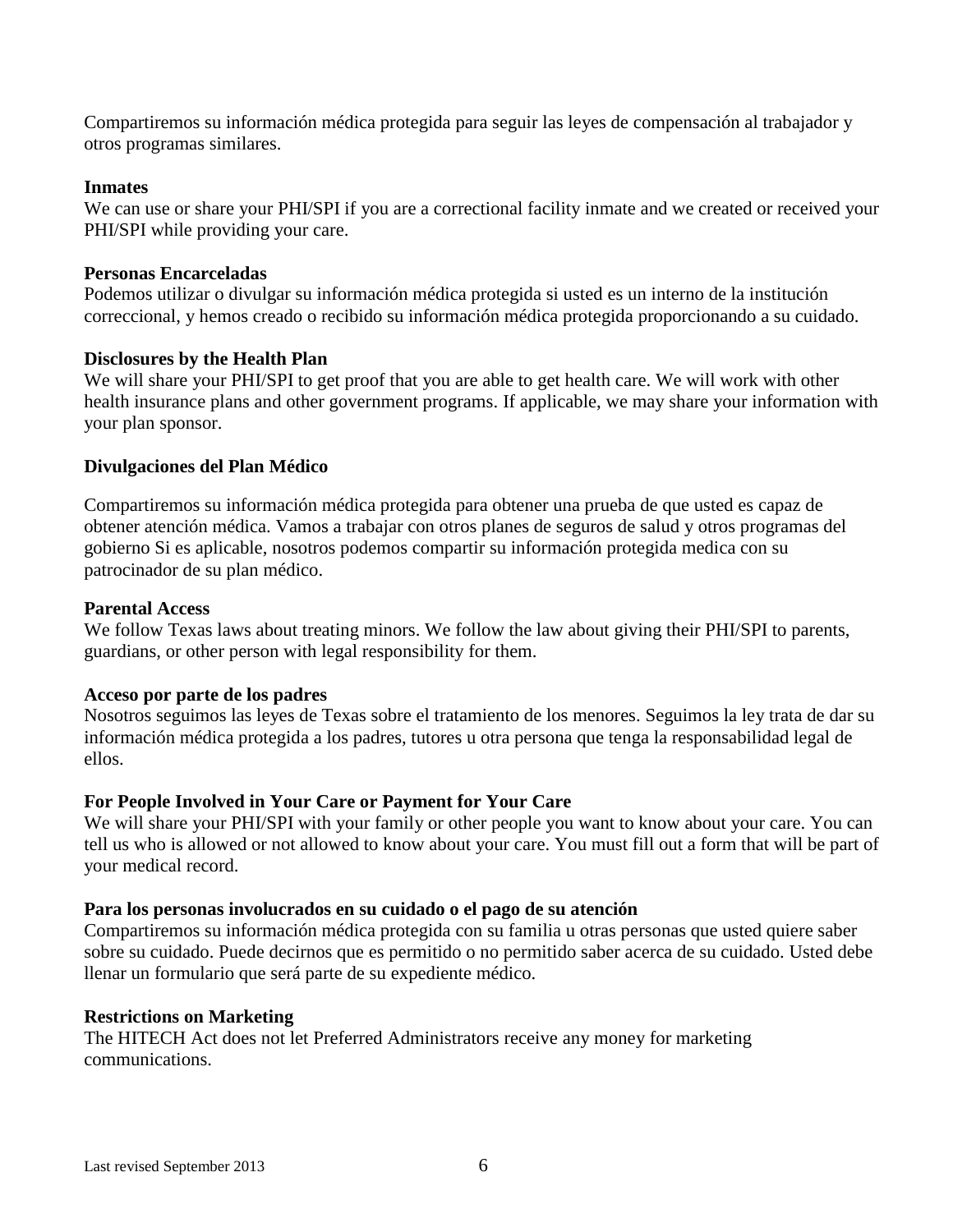### **Restricciones en Mercadotecnia**

El Acta de HITECH no deja que Preferred Administrators reciba ningún dinero para las comunicaciones de comercialización.

### **Other Laws that Protect Health Information**

Other laws protect PHI/SPI about mental health, alcohol and drug abuse treatment, genetic testing and HIV/AIDS testing or treatment. You must agree in writing to share this kind of PHI/SPI.

### **Otras Leyes que Protegen la Información de Salud**

Otras leyes proteger su información médica protegida se relaciona con salud mental, alcohol y tratamiento de consumo de drogas, pruebas genéticas y pruebas de VIH/SIDA o tratamiento. Usted debe aceptar por escrito para compartir esta información.

# **YOUR PRIVACY RIGHTS WITH RESPECT TO YOUR HEALTH INFORMATION**

# **SUS DERECHOS DE PRIVACIDAD CON RESPECTO A LA INFORMACIÓN DE SU SALUD**

### *Right to Inspect and Copy Your Health Information*

In most cases, you have the right to look at your PHI/SPI. You can get a printed copy of the record we have about you. It can also be given to you in electronic form. There might be a charge for copying and mailing.

# *Derecho a Revisar y Copiar la Información Sobre su Salud*

En la mayoría de los casos, usted tiene el derecho a revisar una copia de su información médica protegida. Puede obtener una copia impresa de la información que tenemos sobre usted. También puede darse a usted en forma electrónica. Puede haber un cargo por copia y envío por correo.

#### *Right to Amend Your Health Information*

You can ask Preferred Administrators to change facts if you think they are wrong or not complete. You must do this in writing. We do not have to make the changes.

#### *Derecho a Enmendar su Información de Salud*

Usted puede pedir Preferred Administrators que cambie la información si usted piensa que son incorrectos o incompletas. Debe hacerlo por escrito. No tenemos que hacer los cambios.

#### *Right to an Accounting of Disclosures*

You can ask for a list of certain disclosures of your PHI/SPI. The list will not include PHI/SPI shared before April 14, 2003. You cannot ask for more than six years. The list can only go back three years for electronic PHI/SPI. There are other limits that apply to this list. You might have to pay for more than one list a year.

#### *Derecho a Obtener un Listado de Divulgaciones*

Puede solicitar una lista de ciertas divulgaciones de su información médica protegida. La lista no incluirá divulgaciones antes de 14 de abril de 2003. Usted no puede pedir más de seis años. Sólo la lista puedes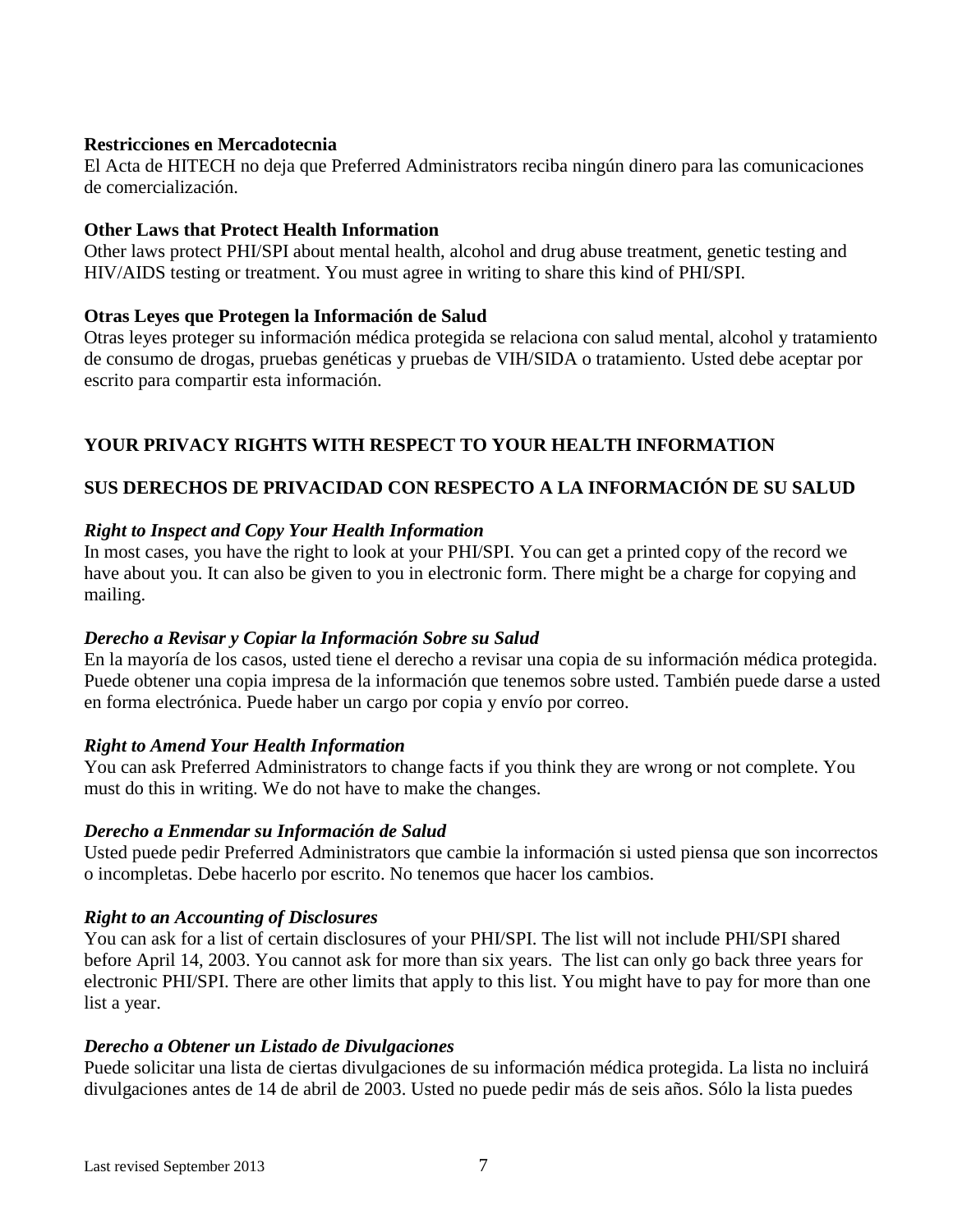volver atrás tres años de información médica protegida electrónica. Existen otras limitaciones que se aplican a esta lista. Es posible que tenga que pagar por más de una lista de un año.

### *Right to Ask For Restrictions*

You can ask us to not use or share part of your PHI/SPI for treatment, payment, or health care operations. You must ask in writing. You must tell us (1) PHI/SPI you want restricted; (2) if you want to change our use and/or disclosure; (3) who it applies to (e.g., to your spouse); and (4) expiration date.

If we think it is not best for those involved, or cannot limit the records, we do not have to agree. If we agree, we will only share that PHI/SPI in an emergency. You can take this back in writing at any time.

If you pay in full for an item or service you can ask a provider to not share PHI/SPI with Preferred Administrators for payment or operations purposes. These are the main reasons we would need it. This does not apply if we need the PHI/SPI for treatment purposes.

### *Derecho a Solicitar Restricciones*

Puede pedir que no usemos o compartir parte de su PHI/SPI para tratamiento, pago o operaciones de atención médica. Usted deberá solicitarlo por escrito. Debe decirnos (1) lo que quiere restringido; (2) Si desea limitar nuestro uso o divulgación; (3) a quién desea aplicar la restricción (por ejemplo, a su cónyuge); y (4) una fecha de vencimiento.

Si creemos que no es mejor para los interesados, o no se puede limitar los registros, no tenemos acuerdo. Si estamos de acuerdo, sólo se eliminará la restricción para tratamiento de emergencia. Esto puede tomar por escrito en cualquier momento.

Si paga por completo de un artículo o servicio puede pedir que el proveedor no compartir información médica protegida con Preferred Administrators para fines de pago o las operaciones. Estas son las principales razones que lo necesitaríamos. Esto no se aplica si necesitamos la información médica protegida para fines de tratamiento.

# *Right to Receive Confidential Communications*

You can tell us where and how to give you your PHI/SPI. You can ask us to only call at a certain number. You can also give us another address if you think sending mail to your usual address will put you in danger. You must be specific and put this in writing.

#### *Derecho a Recibir Comunicaciones Confidenciales*

Puede decirnos dónde y cómo darle su información médica protegida. Puede solicitarnos que únicamente debe llamar a un número determinado. Usted puede también darnos otra dirección si piensa enviar correo a tu dirección habitual te pondrá en peligro. Debe ser específico y ponerlo por escrito.

# *Right to a Copy of this Notice*

You can ask for and get a copy of this Notice from at any time, even if you have received this Notice previously or agreed to receive this Notice electronically.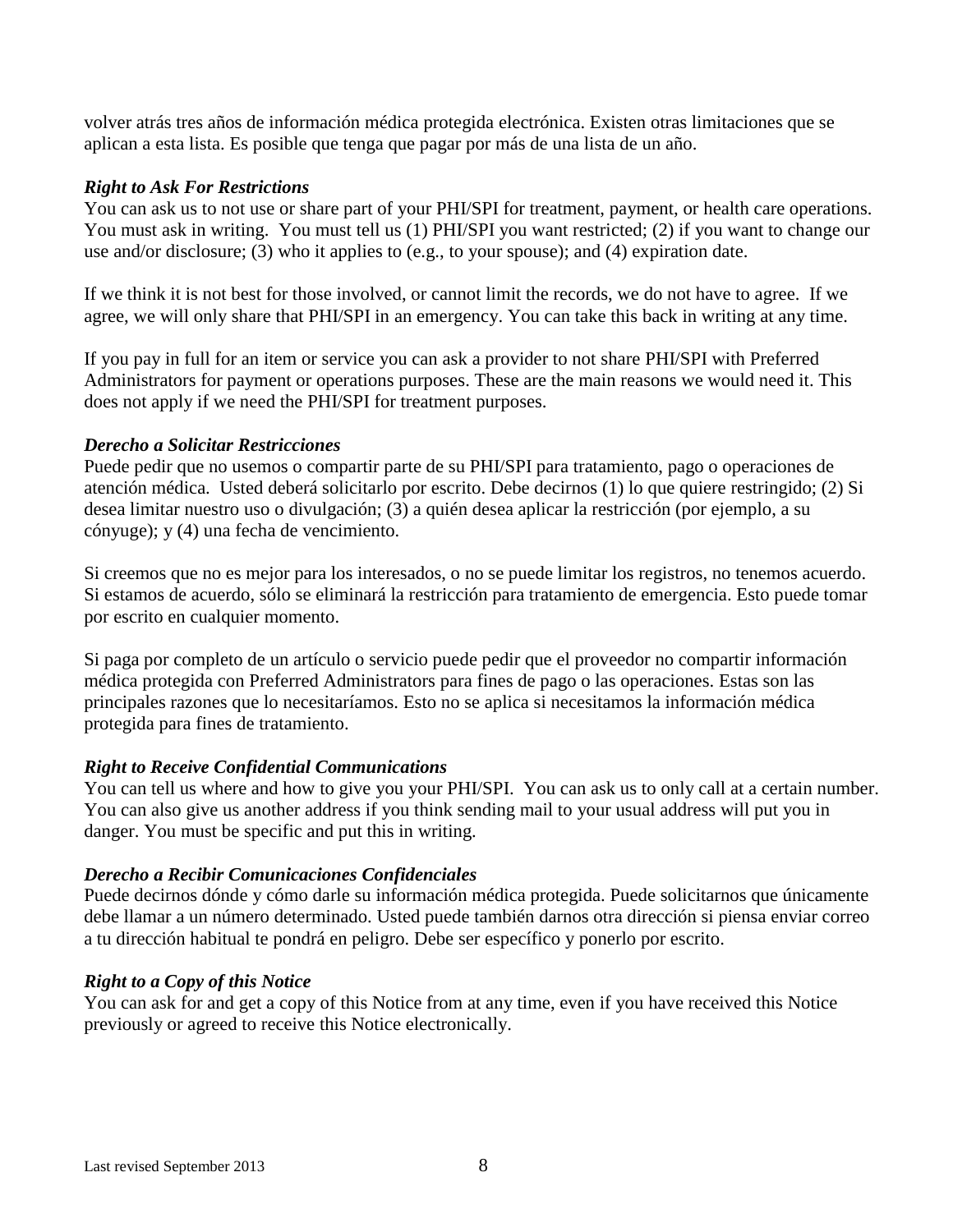### *Derecho a Obtener una Copia Impresa de Esta Notificación*

Usted puede solicitar o obtener una copia impresa de esta Notificación en cualquier momento, aún si usted ha recibido esta Notificación previamente o ha accedido a recibir esta Notificación en forma electrónica.

### *Right to Withdraw an Authorization for Disclosure*

If you have let us use or share your PHI/SPI, you can change your mind at any time. You must tell us in writing. In some cases, we might have already used or shared it.

### *Derecho a Retirar una Autorización para su Divulgación*

Si deja que Preferred Administrators use o comparta su información médica protegida, puede cambiar de opinión en cualquier momento. Usted tiene que informarnos por escrito. En algunos casos, puede ser que ya han utilizado o lo compartió.

### *Right to be Notified of Breach*

You will be told if we find a breach of unsecured PHI/SPI. The breach could be from either Preferred Administrators or a Business Associate of Preferred Administrators.

### *Derecho Para ser Notificado de Violación*

Se le notificará si se descubre una violación de garantía de su información médica protegida. La violación puede ser o desde Preferred Administrators o un Asociado de Negocios de Preferred Administrators.

# **GIVING AUTHORIZATION TO USE OR DISCLOSE HEALTH INFORMATION**

These uses and disclosures will be made only with your written agreement:

- most uses and disclosures of psychotherapy notes;
- uses and disclosures of PHI for some marketing purposes;
- disclosures that are a sale of PHI; and
- other uses and disclosures not stated in this notice.

If we want to use or share your PHI/SPI for fundraising we will tell you how you can opt-out at any time. By law, we cannot use your genetic information for underwriting. The HITECH Act makes Preferred Administrators limit uses, disclosures, and requests of your PHI/SPI. We cannot ask for or share more than is needed.

You can change your mind about letting us use or share your PHI/SPI at any time. You must tell us in writing.

# **AUTORIZACION PARA USAR O DIVULGAR LA INFORMACION DE SALUD**

Que como se mencionó anteriormente, no vamos a utilizar o compartir su información médica protegida sin su acuerdo por escrito. Puede cambiar su mente acerca de dejarnos utilizar o compartir su información médica protegida en cualquier momento. Usted debe darnos permiso o informarnos por escrito para divulgar lo siguiente:

- la mayoría de usos y divulgaciones de notas de psicoterapia;
- usos y divulgaciones de información medica protegida para algunos propósitos de mercadotecnia;
- revelaciones que una venta de su información medica y protegida y
- otros usos y divulgaciones no indicado en este anuncio.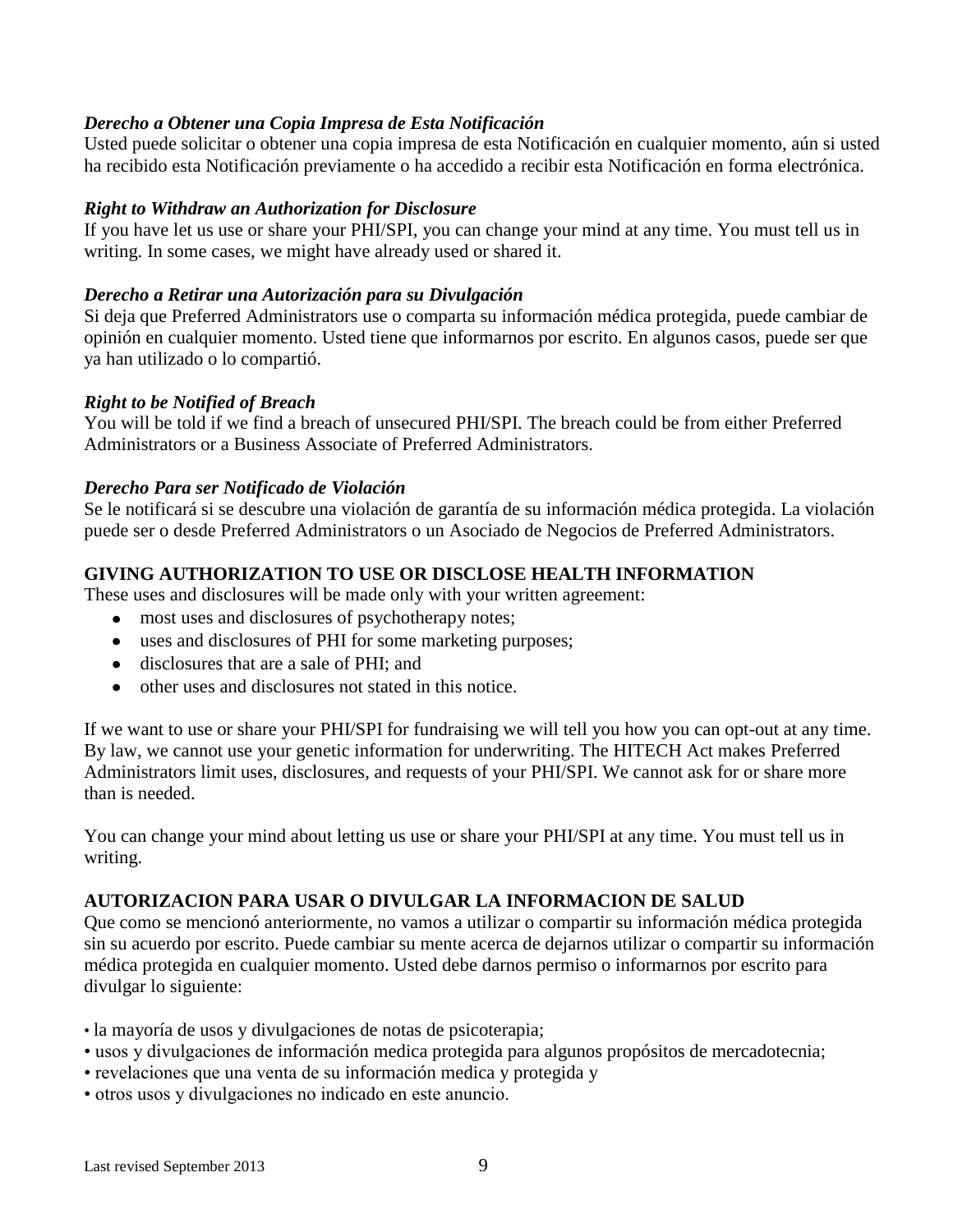Si queremos utilizar o compartir su información médica protegida para comunicaciones de comercialización, para vender su información médica protegida, o para usar o compartir cualquier nota acerca de la psicoterapia, le pediremos que primero, y usted debe aceptar por escrito.

El Acta HITECH hace Preferred Administrators límite usa, revelaciones y las solicitudes de su PHI/SPI. No podemos pedir o compartir más de lo necesario.

### **FEDERAL PRIVACY LAWS**

This Notice of Privacy Practices is given to you as part of HIPAA. There are other privacy laws that also apply. Those include the Freedom of Information Act; Alcohol, Drug Abuse, and Mental Health Administration Reorganization Act; the Health Information Technology for Economic and Clinical Health Act (HITECH) and the Texas Privacy Law (HB 300).

### **LEYES FEDERALES DE PROTECCIÓN DE LA INFORMACIÓN PRIVADA**

Este Aviso de Prácticas de Protección de la Información Privada se da como parte de la Ley de Traspaso y Responsabilidad de Seguro Médico (HIPAA, siglas en inglés). Hay otras leyes de privacidad que se aplican también. Los que incluyen la ley de libertad de información; Alcohol, el abuso de drogas y Ley de reorganización de la administración de Salud Mental; la tecnología de la información de salud para la ley de salud económica y clínica (HITECH) y la ley de privacidad de Texas (HB 300).

### **COMPLAINTS**

You can file a complaint if you believe your privacy rights have been violated. You can call Preferred Administrators Privacy Officer at 915-532-3778 Ext 1032 or 1-877-532-3778. You can also file a complaint with the Department of Health and Human Services. We urge you to tell us about any privacy concerns. You will not be retaliated against in any way for filing a complaint.

# **QUEJAS**

Si usted cree que sus derechos a la privacidad han sido violados, usted puede presentar una queja. Usted puede llamar al Oficial de Respeto de la Información Médica Protegida de Preferred Administrators al 915-532-3778 Extensión 1032 o al 1-877-532-3778. También puede presentar una queja al Departamento de Salud y Servicios Humanos. Preferred Administrators le recomienda que exprese cualquier preocupación que pueda tener en relación a la privacidad de su información. No se le sancionará de ninguna manera ni habrá represalias en su contra por haber presentado una queja.

#### **EFFECTIVE DATE**

This Notice took effect on April 14, 2003, and stays in effect until it is replaced by another Notice.

# **FECHA DE VIGENCIA**

La vigencia de esta notificación tomó efecto a partir del 14 de abril de 2003 y permanecerá vigente hasta que sea reemplazada por otra Notificación.